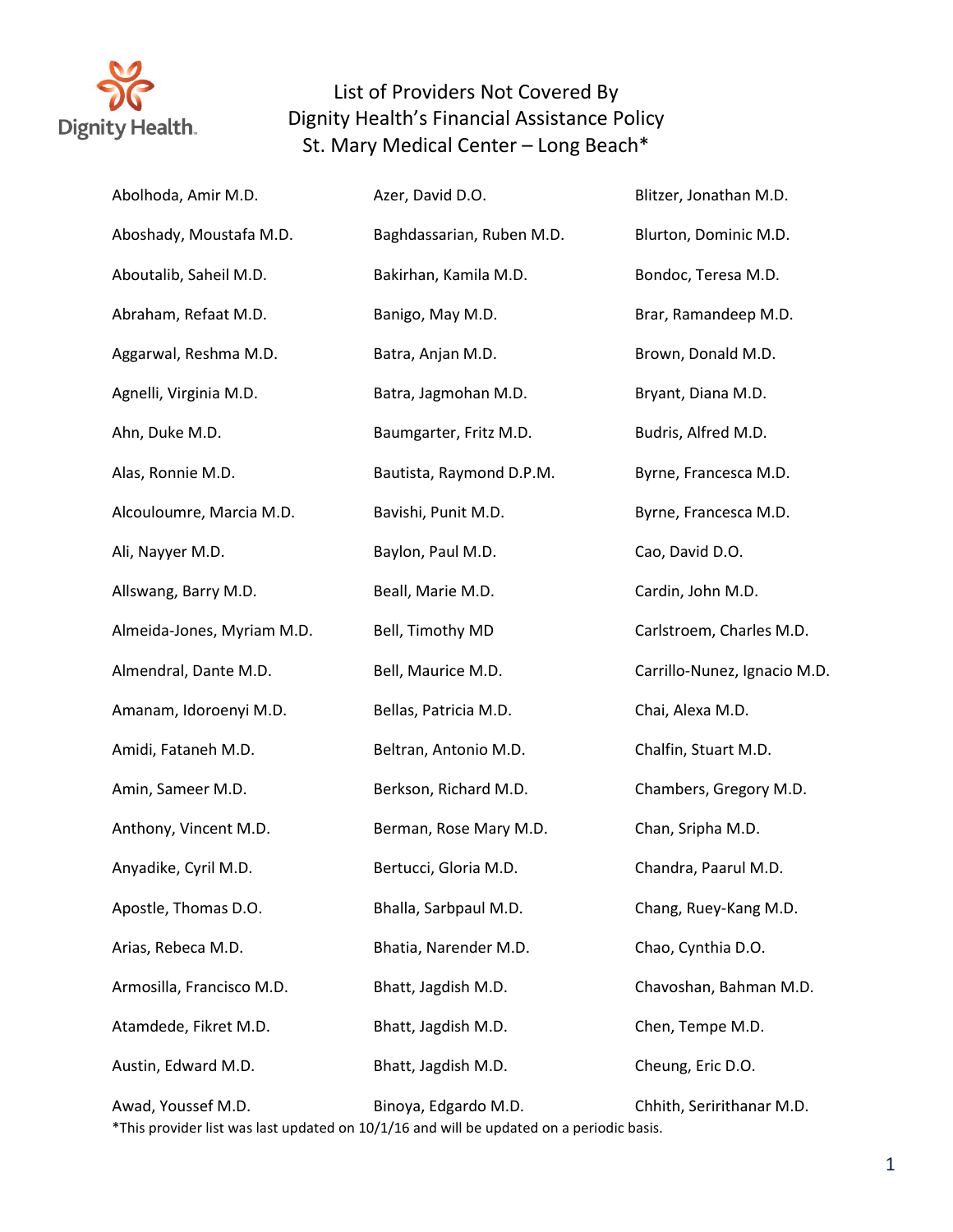

| Chi, Tony D.M.D.          | De La Rosa, Jose M.D.                                                                   | Epstein, Roger M.D.     |
|---------------------------|-----------------------------------------------------------------------------------------|-------------------------|
| Choi, Chester M.D.        | De La Rosa, Pedro M.D.                                                                  | Erlbaum, Alan M.D.      |
| Chopra, Ameet D.D.S.      | De Quiroz, M. Paulina M.D.                                                              | Essilfie, William M.D.  |
| Chou, Arthur M.D.         | De Vente, Jerome M.D.                                                                   | Fan, Robert MD          |
| Chugay, Paul M.D.         | Dee, Derek M.D.                                                                         | Farin, Azadeh M.D.      |
| Chun, David M.D.          | Deere, Harley M.D.                                                                      | Farjami, Sassan M.D.    |
| Chung, Michael M.D.       | DeJong, Clayton M.D.                                                                    | Ferrera, Peter M.D.     |
| Chung, Winston M.D.       | Deo, Eknath M.D.                                                                        | Ferro, Emanuel M.D.     |
| Cogan, Michael M.D.       | Deorio, Joseph M.D.                                                                     | Fischman, Ronald M.D.   |
| Cohen, Gerald M.D.        | Desa, Watson M.D.                                                                       | Fletcher, Jason D.O.    |
| Contractor, Heena M.D.    | Dhamija, Kailash M.D.                                                                   | Florentino, Andrew M.D. |
| Cutuli, Leonard D.D.S.    | Dhamija, Rajiv M.D.                                                                     | Fong, Brian M.D.        |
| Dahiya, Shyam M.D.        | Dikio, Nicolas MD                                                                       | Forsthoff, Cynthia M.D. |
| Dahiya, Shyam M.D.        | Dix, Karen M.D.                                                                         | Friedberg, David M.D.   |
| Dang, Yadavinder M.D.     | Do, Janet M.D.                                                                          | Friedman, Rory D.P.M.   |
| Dano, Marianne D.M.D.     | Dobalian, Derek M.D.                                                                    | Fujiwara, Mika M.D.     |
| Danon, Guy D.P.M.         | Dokukin, Andrei M.D.                                                                    | Fukumura, Glen M.D.     |
| Datta, Jyoti M.D.         | Dolan, Geoffrey M.D.                                                                    | Gandy, Jodie M.D.       |
| Datta, Jyoti M.D.         | Drachenberg, Milton M.D.                                                                | Gaor, James M.D.        |
| Datta, Nand M.D.          | Duong, Duc M.D.                                                                         | Garbutt, Lisa M.D.      |
| Dave, Sulabha M.D.        | Elnaggar, Mohamed M.D.                                                                  | Garcia, Gayda M.D.      |
| Dayton, Jeffrey M.D.      | Ely, Evelyn M.D.                                                                        | Gates, Thomas M.D.      |
| De Guzman, Norbert Justin | Emamian, Hadi M.D.                                                                      | Gelman, Yelena D.O.     |
|                           | Eno, Michelle M.D.                                                                      | Gendy, Mary M.D.        |
| M.D.                      | *This provider list was last undated on 10/1/16 and will be undated on a periodic hasis |                         |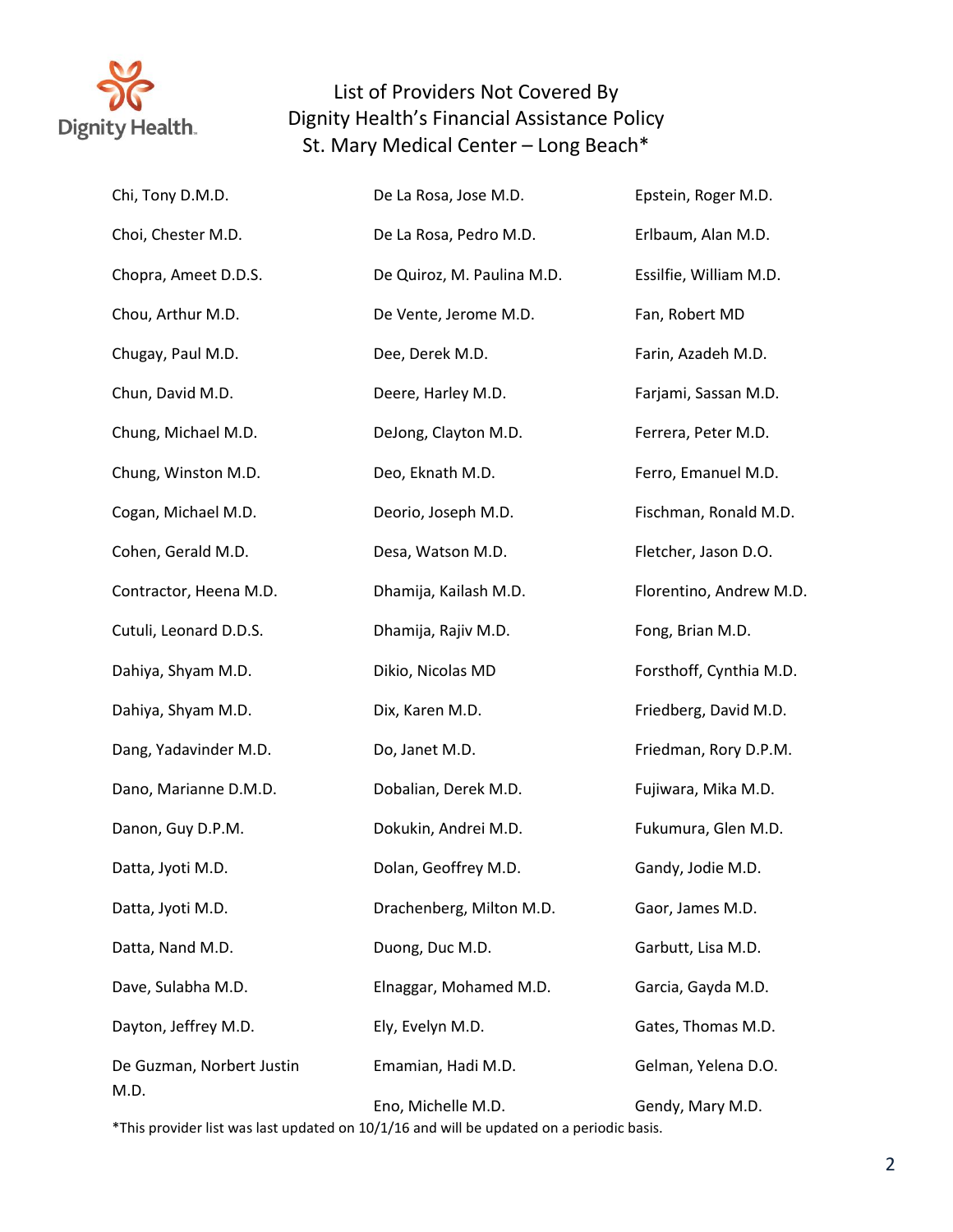

| Gessesse, Hiruy M.D.        | Hajduczek, Andrew M.D.     | Hughes, Joseph D.P.M.     |
|-----------------------------|----------------------------|---------------------------|
| Gevorgyan, Anna M.D.        | Haman, Hanan M.D.          | Hussain, Jamal M.D.       |
| Gharibjanyan, Hripsime M.D. | Hamidi Ravari, Behdad M.D. | Huynh, Be M.D.            |
| Ghatan, Bijan M.D.          | Hamood, Hassney M.D.       | Hyun, James MD            |
| Ghobrial, Gergis M.D.       | Harper, Sabrina M.D.       | Ibarra, Julio M.D.        |
| Ghodsian, Shahrouz M.D.     | Harris, Justin M.D.        | Ibarra, Rodolfo M.D.      |
| Ghodsian, Shahrouz M.D.     | Harvey, Daniel M.D.        | Iqbal, Atif M.D.          |
| Ghodsian, Shahrouz M.D.     | Hayes, Trevor D.O.         | Islas, Jeffrey M.D.       |
| Godfrey, Nancy M.D.         | Heilbron, Mauricio M.D.    | Issa, John M.D.           |
| Godoy, Ignatius M.D.        | Heilbron, Mauricio M.D.    | Istwani, Ammar M.D.       |
| Goldberg, Stanley M.D.      | Heller, Barry M.D.         | Izumi, Steven M.D.        |
| Gosain, Rajan M.D.          | Hicks, Pearlman M.D.       | Jackson, Rozalie M.D.     |
| Gosain, Rajan M.D.          | Hifumi, Glenn M.D.         | Jang, Timothy M.D.        |
| Gosain, Rajan M.D.          | Hightower, Stephen M.D.    | Jayaraj, Prash M.D.       |
| Govind, Shobha M.D.         | Hill, Philip M.D.          | Jayatilaka, M. M.D.       |
| Grant, Valerie M.D.         | Hoang, Viet M.D.           | Jengo, James M.D.         |
| Grant, Steven M.D.          | Hong, Andy M.D.            | Jensen, Steven M.D.       |
| Green, Edward M.D.          | Hoshiko, Melvin M.D.       | Johnson, Clarence M.D.    |
| Green, Stephanie M.D.       | Hoshino, Christopher M.D.  | Josephson, Karen M.D.     |
| Grewal, Navrose M.D.        | House, Matthew D.O.        | Jotterand, Veronique M.D. |
| Grover, Maleah M.D.         | Howell, Thomas M.D.        | Jotterand, Veronique M.D. |
| Gulak, Hubert M.D.          | Hsieh, John M.D.           | Jotterand, Veronique M.D. |
| Gupta, Ankur M.D.           | Hsu, Emily M.D.            | Joy, Ikonija M.D.         |
| Haghighat, Shaghayegh M.D.  | Huang, Monquen M.D.        | Joyner, Mark M.D.         |

\*This provider list was last updated on 10/1/16 and will be updated on a periodic basis.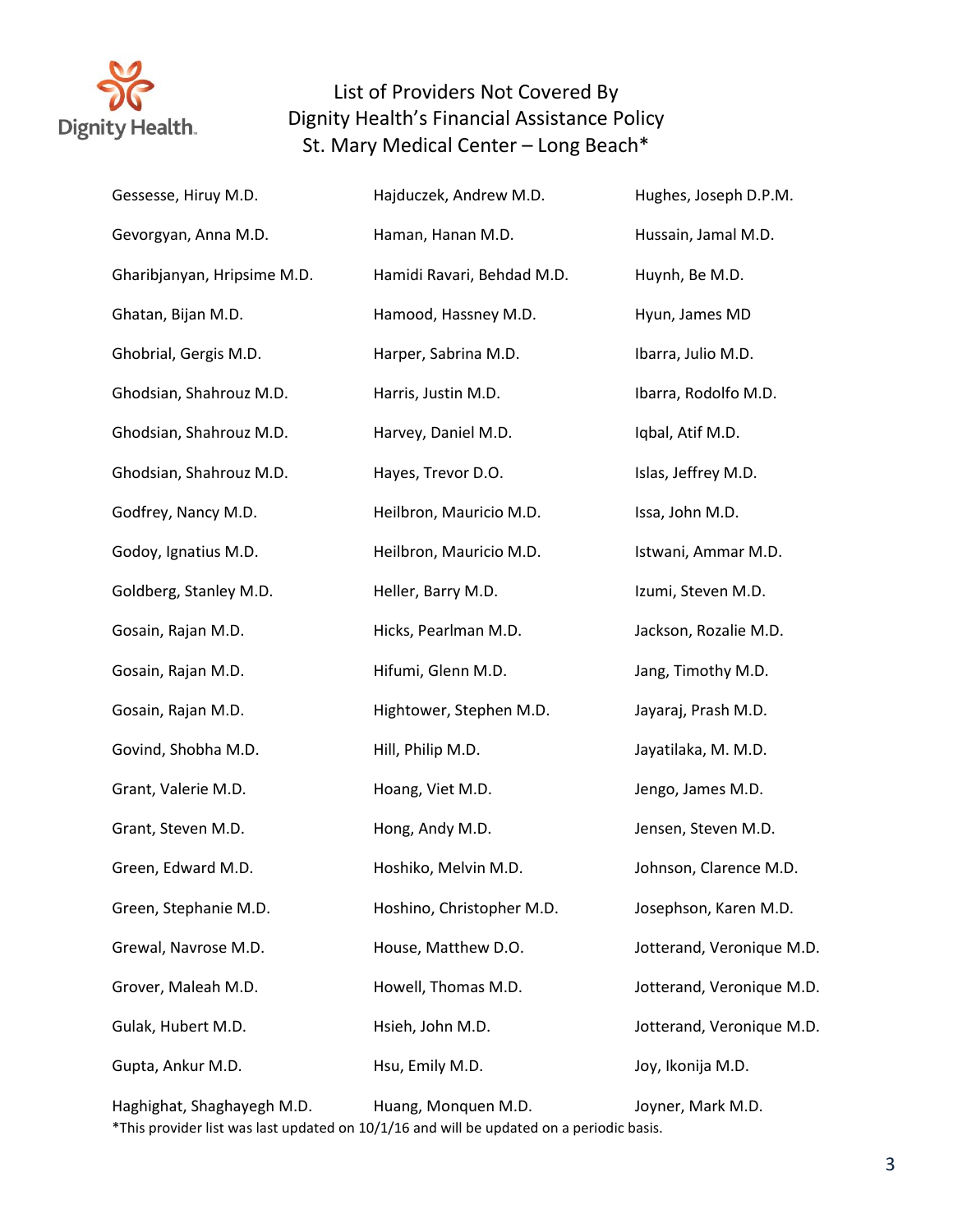

| Jung, James D.P.M.      | Kitajima, Tina M.D.                                                                                               | Licuanan, Jesse M.D.    |
|-------------------------|-------------------------------------------------------------------------------------------------------------------|-------------------------|
| Kabbany, Victor M.D.    | Kizner, Joel M.D.                                                                                                 | Liem, K. M.D.           |
| Kadri, Munaf M.D.       | Klem, H. M.D.                                                                                                     | Lin, Elinor M.D.        |
| Kakkis, Joyce M.D.      | Klug, Raymond M.D.                                                                                                | Liu, Jennifer M.D.      |
| Kapoor, Amar M.D.       | Konecny, Jiri D.O.                                                                                                | Lizaso, Knef M.D.       |
| Kapoor, Nikhil M.D.     | Koseff, Perry D.O.                                                                                                | Lloyd, Cynthia MD       |
| Karaalp, Ilyas M.D.     | Kwon, Young-Jae M.D.                                                                                              | Logan, Norman M.D.      |
| Katz, Marina MD         | Lai, Sen M.D.                                                                                                     | Logan, Dwayne M.D.      |
| Katz, Marina MD         | Lake, Steven M.D.                                                                                                 | Lopez, Mario M.D.       |
| Katz, Marina MD         | Laktineh, Solomon M.D.                                                                                            | Lu, David M.D.          |
| Katz, Marina MD         | Law, David M.D.                                                                                                   | Lubens, Perry M.D.      |
| Katzen, John M.D.       | Lawrence, Jonathan M.D.                                                                                           | Lugliani, Robert M.D.   |
| Kawanishi, Stanley M.D. | Le, Bao M.D.                                                                                                      | Lugliani, Robert M.D.   |
| Khan, Asma M.D.         | Lee, Brian M.D.                                                                                                   | Maasarani, Essam M.D.   |
| Khan-Hudson, Alia M.D.  | Lee, Albert M.D.                                                                                                  | Mac, Ricky Phong M.D.   |
| Khanifar, Elham M.D.    | Lee, Christina M.D.                                                                                               | Mahoney, Eamonn M.D.    |
| Kiciman, Nafiz M.D.     | Lee, Raymond M.D.                                                                                                 | Mai, Hong M.D.          |
| Kidd, Christopher M.D.  | Lee, Kit M.D.                                                                                                     | Mai, Hong M.D.          |
| Kim, Alyn M.D.          | Leech, Irene M.D.                                                                                                 | Maneffa, Alexander M.D. |
| Kim, Katie D.M.D        | Leech, Irene M.D.                                                                                                 | Manning, Tamarah M.D.   |
| Kim, S. Don D.P.M.      | Leech, Irene M.D.                                                                                                 | Maqbool, Iffat M.D.     |
| Kim, William M.D.       | LeMay, Daniel M.D.                                                                                                | Marathe, Omkar M.D.     |
| Kinchen, Ernest MD      | Leung, Anthony M.D.                                                                                               | Marer, Stephen M.D.     |
| King, Joyce M.D.        | Levan, Ann Marie M.D.<br>*This provider list was last updated on 10/1/16 and will be updated on a periodic basis. | Marfatia, Vikram M.D.   |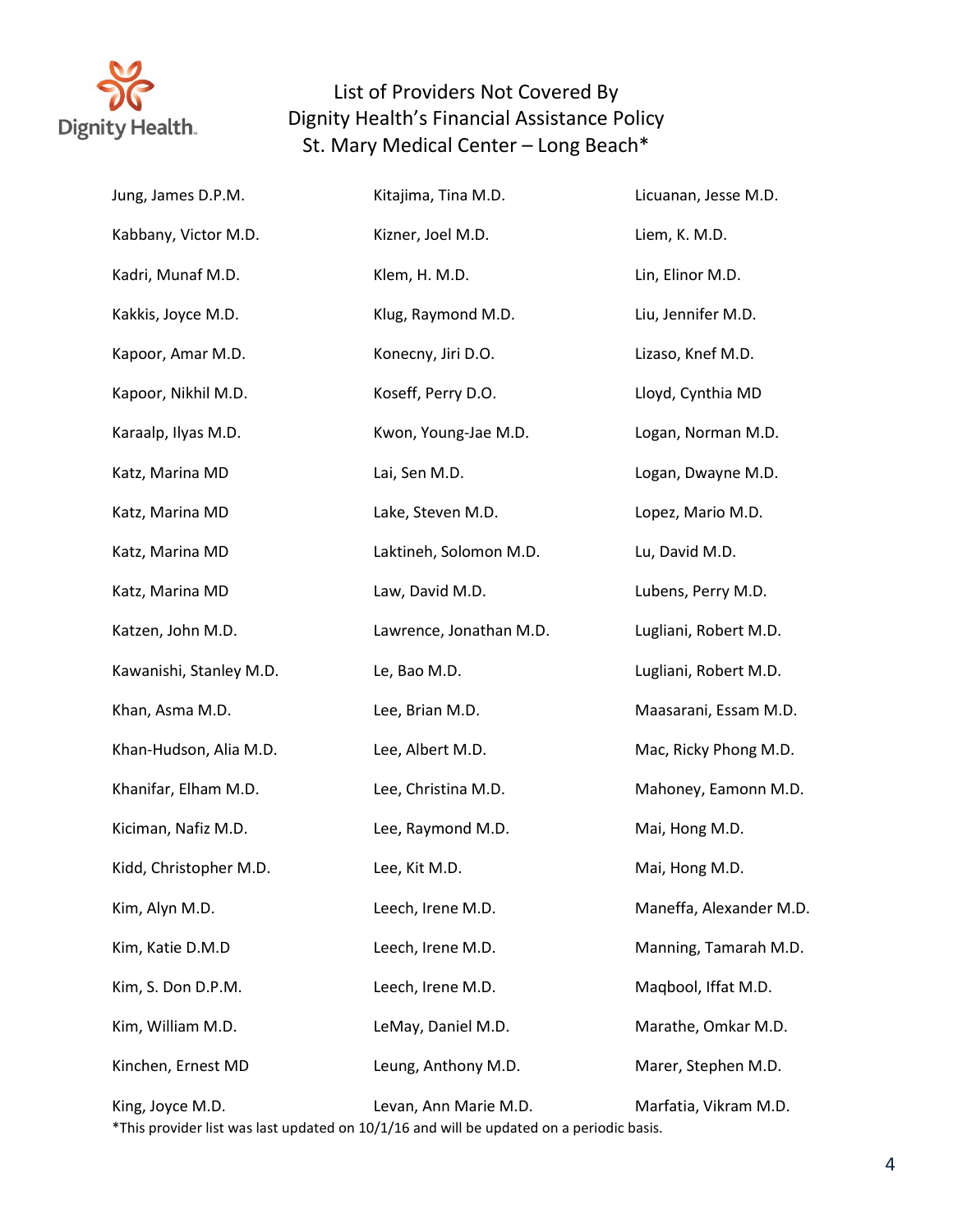

| Marinow, Harry M.D.        | Mirhashemi, Ramin M.D.                                                                   | Nguyenphuc, Diemchi M.D.   |
|----------------------------|------------------------------------------------------------------------------------------|----------------------------|
| Marmarelis, Panos M.D.     | Mistry, Sameer M.D.                                                                      | Nichols, Carolyn M.D.      |
| Marrocco, Christopher M.D. | Mittal, Arun M.D.                                                                        | Nie, Pei-Huey MD           |
| Matip, Cecile M.D.         | Mizrahi, Rabin M.D.                                                                      | Nilakantan, Shanti M.D.    |
| Matip, Cecile M.D.         | Mohtasebi, Yasaman M.D.                                                                  | Nisar, Azra M.D.           |
| Mc Crae, Derek M.D.        | Mok, Audrey M.D.                                                                         | Njemanze, Cindy M.D.       |
| McCall, John M.D.          | Montalvan, Gonzalo M.D.                                                                  | Nobe, Janis M.D.           |
| McCloy, Thomas M.D.        | Morales, Wilson M.D.                                                                     | Norris, Michael M.D.       |
| McFadden, Colette M.D.     | Munoz, David M.D.                                                                        | Nourisamie, Kourosh MD     |
| McFarland, Douglas M.D.    | Murphy, R. D.P.M                                                                         | Ojuri, Adebambo MD         |
| Mehdizadeh, Ardavan M.D.   | Murray, James M.D.                                                                       | Omari, Bassam M.D.         |
| Mehta, Arvind M.D.         | Naftel, William M.D.                                                                     | Onyeador, Ejike M.D.       |
| Mehta, Manish M.D.         | Naim, H. M.D.                                                                            | Paiz, Aela D.O.            |
| Meka, Meena M.D.           | Nalli, Lyle D.P.M.                                                                       | Pan, Jenny M.D.            |
| Meka, Ajay M.D.            | Nazarian, Jamshid M.D.                                                                   | Pan, Jenny M.D.            |
| Meltzer, Steven M.D.       | Neal, Jamila M.D.                                                                        | Panagiotides, George M.D.  |
| Mendelsohn, Elliot M.D.    | Neoman, Ayman M.D.                                                                       | Panagopoulos, Vasileios MD |
| Menghani, Ravi M.D.        | Nga, Visal D.O.                                                                          | Panichpakdee, Tanya D.P.M. |
| Mgbojirikwe, Thecla M.D.   | Ngo, Mark M.D.                                                                           | Pardo Cobos, Manuel M.D.   |
| Michalik, David D.O.       | Nguyen, Minh M.D.                                                                        | Park, Alice M.D.           |
| Miller-Dobalian, Cynthia   | Nguyen, Steve D.O.                                                                       | Patel, Sapna M.D.          |
| M.D.                       | Nguyen, Ha M.D.                                                                          | Patel, Shamin M.D.         |
| Milligan, Deborah M.D.     | Nguyen, Khang M.D.                                                                       | Patel, Shamin M.D.         |
| Minsky, Jerry D.D.S.       | Nguyen, Khang M.D.                                                                       | Patel, Shamin M.D.         |
|                            | *This provider list was last updated on 10/1/16 and will be updated on a periodic basis. |                            |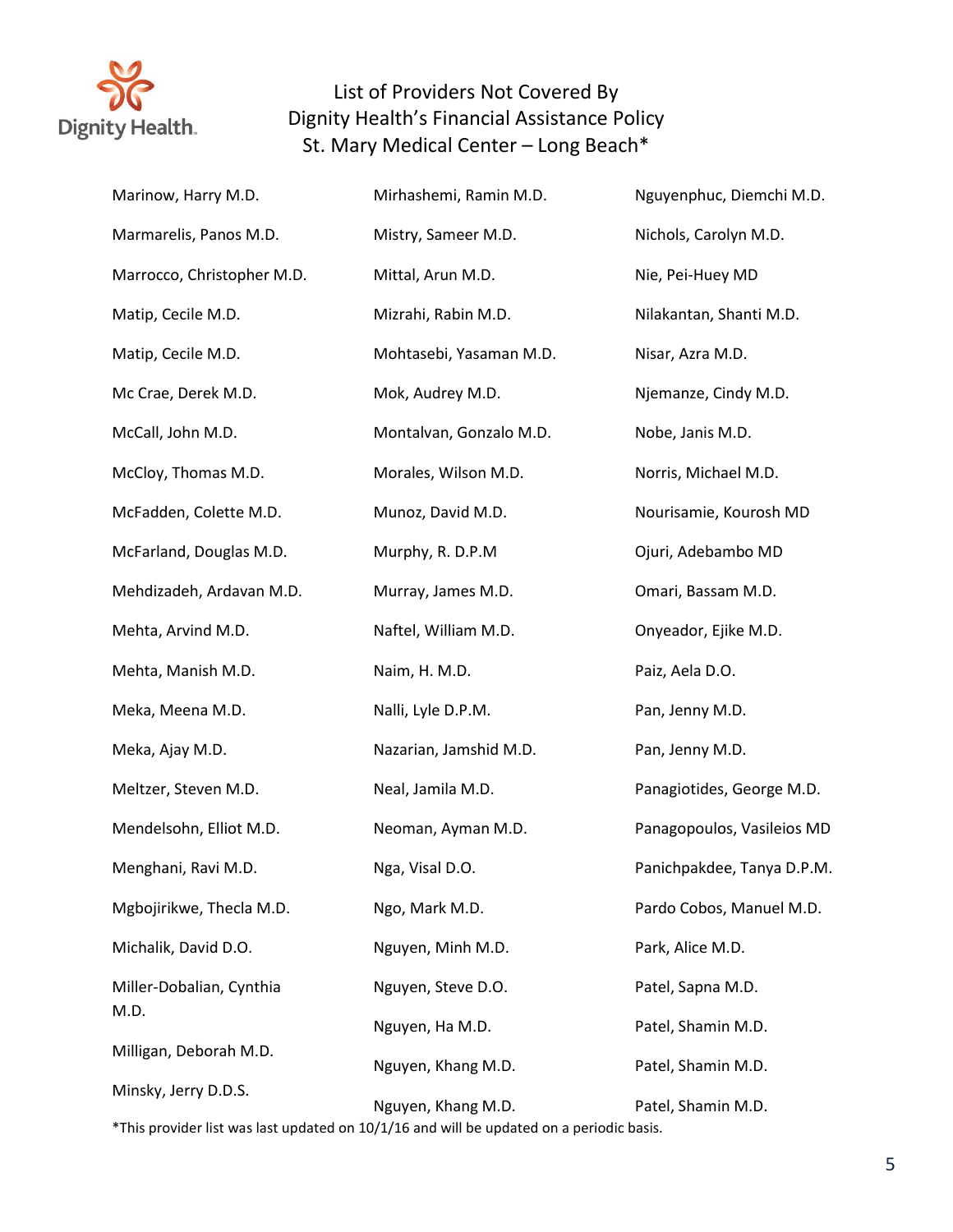

| Patel, Gnyandev M.D.       | Rayhanabad, Brian M.D.                                                                                          | Samawi, Roger D.O.        |
|----------------------------|-----------------------------------------------------------------------------------------------------------------|---------------------------|
| Pathak, Nimesh M.D.        | Redding, Marshall M.D.                                                                                          | Sandell, Sarah M.D.       |
| Perez-Silva, Rene M.D.     | Reddy, Usha M.D.                                                                                                | Sangdahl, Christopher MD  |
| Perley, Jonathan M.D.      | Reid, Tara D.O.                                                                                                 | Sarode, Praful M.D.       |
| Perley, Jules M.D.         | Reinstadler, Amy M.D.                                                                                           | Sasaki, Irene M.D.        |
| Petrossian, Albert M.D.    | Richard, Brad M.D.                                                                                              | Schauweker, Philip D.P.M. |
| Pham, Dien M.D.            | Ridgill, Lucille M.D.                                                                                           | Schneider, Stefan M.D.    |
| Pham, Ngan-Thuy M.D.       | Ries, Savita M.D.                                                                                               | Scott, Michael M.D.       |
| Phan, Derek MD             | Rightmier, Deborah MD                                                                                           | Sehgal, Arunpal M.D.      |
| Phan, Derek MD             | Rivers, Aimee M.D.                                                                                              | Sehgal, Arunpal M.D.      |
| Phan, Vu M.D.              | Robinson Jr., Lawrence M.D.                                                                                     | Sehgal, Arunpal M.D.      |
| Philipp, Ronald D.O.       | Roque, Ronaldo M.D.                                                                                             | Seif, Maged M.D.          |
| Pinches, John D.O.         | Rosales, Carlos M.D.                                                                                            | Sela-Herman, Sarah M.D.   |
| Polanco, Juan M.D.         | Rosental, John M.D.                                                                                             | Semerjian, Avedik M.D.    |
| Powell, Simone M.D.        | Ross, Michael M.D.                                                                                              | Shah, Anoop M.D.          |
| Pryor, Jonathan M.D.       | Rouzroch, Siamak M.D.                                                                                           | Shah, Panna MD            |
| Pugach, Robert M.D.        | Rubin, Jack M.D.                                                                                                | Shane, Lisa M.D.          |
| Qin-Hu, Min M.D.           | Runic, Radmila M.D.                                                                                             | Shaw, Miles M.D.          |
| Radisavljevic, Branko M.D. | Russell, Laura M.D.                                                                                             | Shawesh, Louay M.D.       |
| Raiola, Francoise M.D.     | Ryu, MeYoung D.P.M.                                                                                             | Shawesh, Louay M.D.       |
| Rajpoot, Deepak M.D.       | Saad, Josephine M.D.                                                                                            | Shea, Stephen M.D.        |
| Ramirez, Gabriel MD        | Sadri, Ehsan M.D.                                                                                               | Sheridan, Susan M.D.      |
| Ramos, Neill M.D.          | Saggu, Harkirat M.D.                                                                                            | Sheth, Milan M.D.         |
| Randazzo, Charles M.D.     | Samaan, Fawzia M.D.<br>*This provider list was last updated on 10/1/16 and will be updated on a periodic basis. | Shirai, Mie D.P.M.        |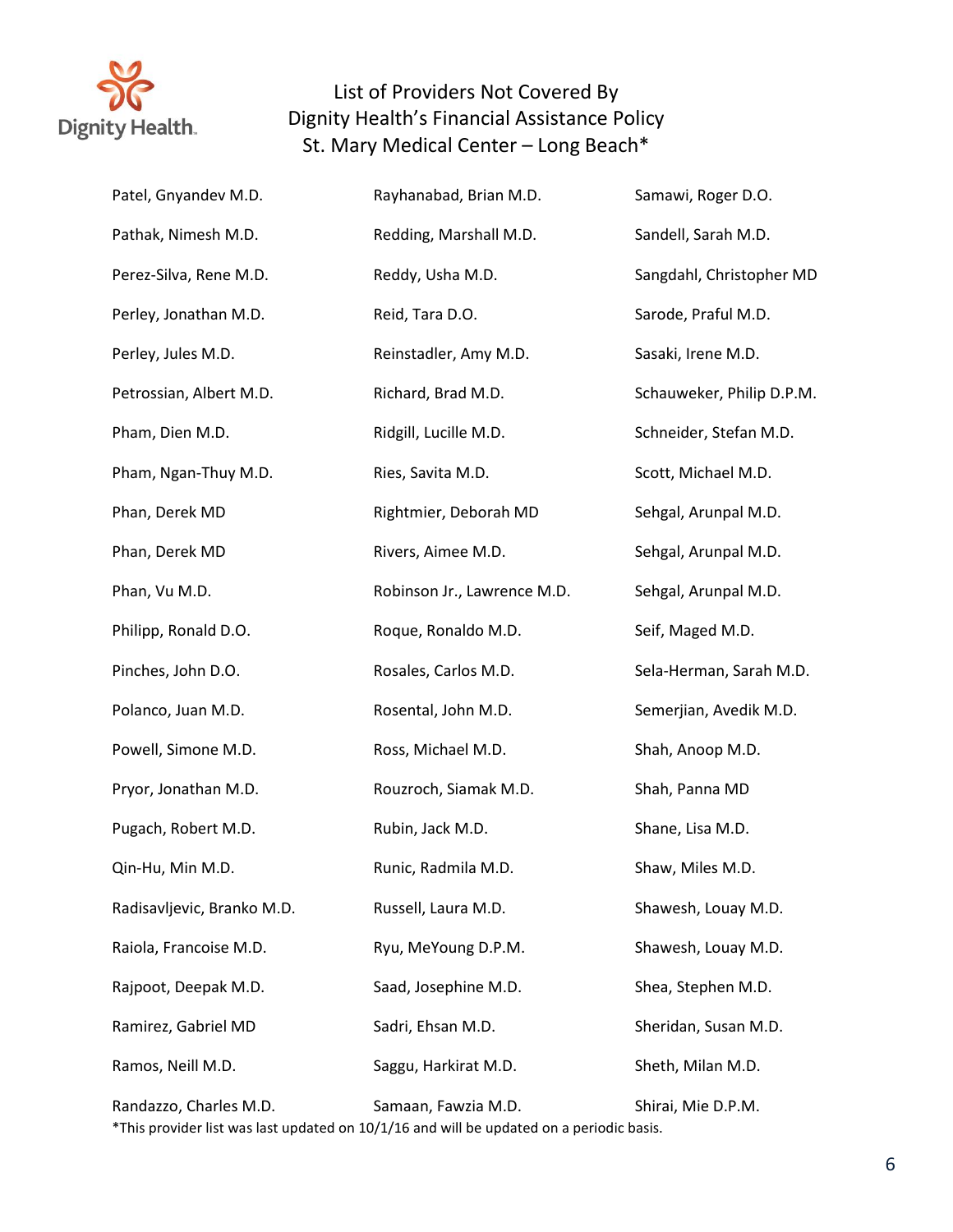

| Shults, Dennis D.O.       | Su, Henry M.D.                                                                                         | Tran, Dan M.D.            |
|---------------------------|--------------------------------------------------------------------------------------------------------|---------------------------|
| Shuman, Robert M.D.       | Sweidan, Jacob M.D.                                                                                    | Tran, James M.D.          |
| Silverstein, Ronald M.D.  | Tadikonda, Mohan M.D.                                                                                  | Tran, James M.D.          |
| Simmons, Timothy M.D.     | Tafti, Sanaz M.D.                                                                                      | Tran, James M.D.          |
| Singer, David M.D.        | Takla, Roger M.D.                                                                                      | Tran, Khai D.O.           |
| Sinow, Robert M.D.        | Takla, Roger M.D.                                                                                      | Tsi, Chung M.D.           |
| Sison, Lourdes M.D.       | Tamaroff, Marc M.D.                                                                                    | Turiy, Yuliya M.D.        |
| Sklash, Ron M.D.          | Tan, Joanna M.D.                                                                                       | Ulmer, Douglas M.D.       |
| Sleiman, Raymond M.D.     | Tan, Jesse M.D.                                                                                        | Unzueta, Miguel M.D.      |
| Sleiman, Raymond M.D.     | Tan, Song M.D.                                                                                         | Valdez, Juden M.D.        |
| Smaili, Tarick M.D.       | Tan, Song M.D.                                                                                         | Vanderhal, Andre M.D.     |
| Smith, Douglas M.D.       | Tan, Christopher M.D.                                                                                  | Vanderhal, Andre M.D.     |
| So, Vannarith M.D.        | Tanios, Maged M.D.                                                                                     | Vanderhal, Andre M.D.     |
| Sobnosky, Serap M.D.      | Tareen, Naureen M.D.                                                                                   | Vanderhal, Andre M.D.     |
| Sohl, Bertram M.D.        | Tchekmedyian, Nishan M.D.                                                                              | Vanderhal, Andre M.D.     |
| Sohl, Bertram M.D.        | Tchekmedyian, N. M.D.                                                                                  | VanGieson, Henry M.D.     |
| Stafford, Frederick M.D.  | Tchekmedyian, N. M.D.                                                                                  | Vanley, Gregory M.D.      |
| Stafford, Debra M.D.      | Tchekmedyian, N. M.D.                                                                                  | VanNatta, Bruce M.D.      |
| Stamler, Keith M.D.       | Tehrani, Michael M.D.                                                                                  | Vardayo, Joseph M.D.      |
| Stanczyk, Malgorzata M.D. | Tejada, Ronald M.D.                                                                                    | Varela, Donna M.D.        |
| Stein, Alexander M.D.     | Thapar, Akshay M.D.                                                                                    | Varma, Namrata D.O.       |
| Stickelmaier, Ivette M.D. | Topacio, Antonio M.D.                                                                                  | Vasilomanolakis, Emmanuel |
| Stringer, William M.D.    | Torno, Mauro M.D.                                                                                      | M.D.                      |
| Strube, Sarah D.O.        | Tran, Ngoc-Tram D.O.<br>ider liet was last undeted on 10/1/16 and will be undeted on a nexic die besie | Vatanparast, Rodina M.D.  |

This provider list was last updated on  $10/1/16$  and will be updated on a periodic basis.